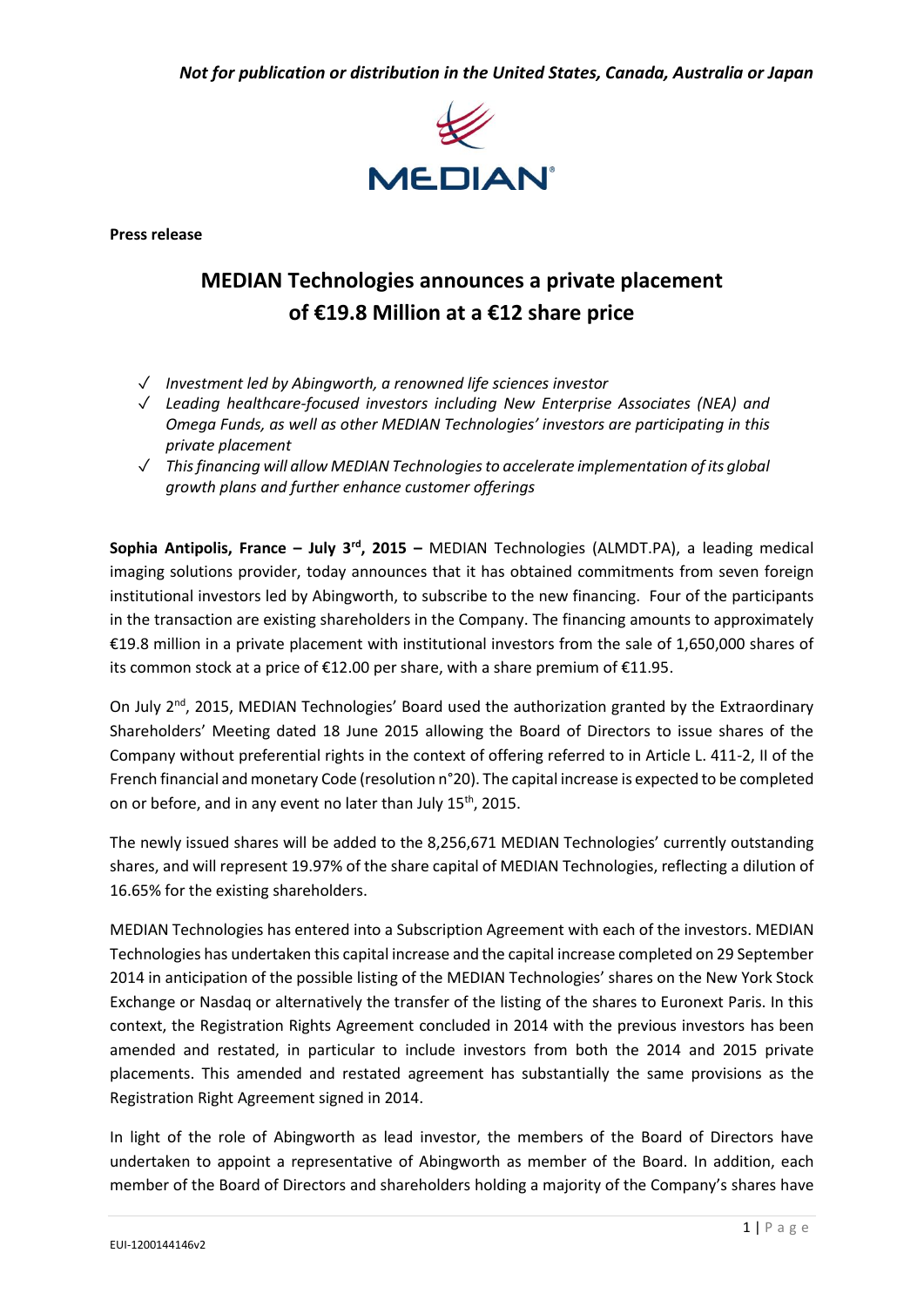

entered into a Voting Agreement to vote in favor of the election of Abingworth's nominee at the next General Shareholders' Meeting of the Company. This agreement will be effective for as long as Abingworth owns 5% of the share capital of MEDIAN Technologies. Subject to applicable laws and regulations, the members of the Board of Directors and these shareholders have also committed to use their best efforts to offer Abingworth the opportunity to participate pro rata in future reserved equity offerings of the Company until 2 July 2017, and to participate in a registered initial public offering of all or part of the Company's Shares in the United States.

Closing of this transaction is subject to successful completion of payments and delivery of the shares.

Trading of MEDIAN Technologies shares has been suspended until final completion of the share capital increase.

*"We are delighted to be investing in this innovative French company,"* said Dr Stephen Bunting, Managing Partner at Abingworth*. "Image analysis, particularly in oncology, is an increasingly important area of medicine. MEDIAN Technologies' approach will make a major contribution to patient treatment as well as to the development of novel therapies."*

"*Since our last capital increase on 29 September 2014, we are experiencing a very strong acceleration of our commercial development internationally. Our offer aimed at major global pharmaceutical companies is also attracting a growing number of biotechnology companies. This capital increase demonstrates the strong confidence of prestigious funds, such as Abingworth, NEA and Omega Funds in MEDIAN Technologies' growth potential for the coming years. Our international development will be, first from the extension of our current offer, focused on oncology to other therapeutic areas and second from targeting biotechnology companies, which represent an extraordinary opportunity for MEDIAN Technologies,"* said Fredrik Brag, CEO of MEDIAN Technologies*. "We are also very proud to have attracted the interest and trust of other major funds, including Longwood Capital Partners, Polar Capital and HBM Healthcare AG which have decided to become new shareholders of MEDIAN Technologies.*"

### Cowen and Company served as placement agent to the Company

*The original version of this press release is the French version. This version is a translation and should in no way*  be considered official. The original French version shall prevail over this translation in English. The translation *must always be construed according to the original version in French.*

**About Abingworth:** Abingworth is an international investment group dedicated exclusively to the life sciences and healthcare sector. Founded in 1973, Abingworth has a lengthy track record of backing market leading companies. Abingworth has a specialist team of 28 professionals with a broad range of skill sets and access to an extensive network of industry contacts. Abingworth has funds under management of over \$1.25 billion and offices in London, Menlo Park (California) and Boston.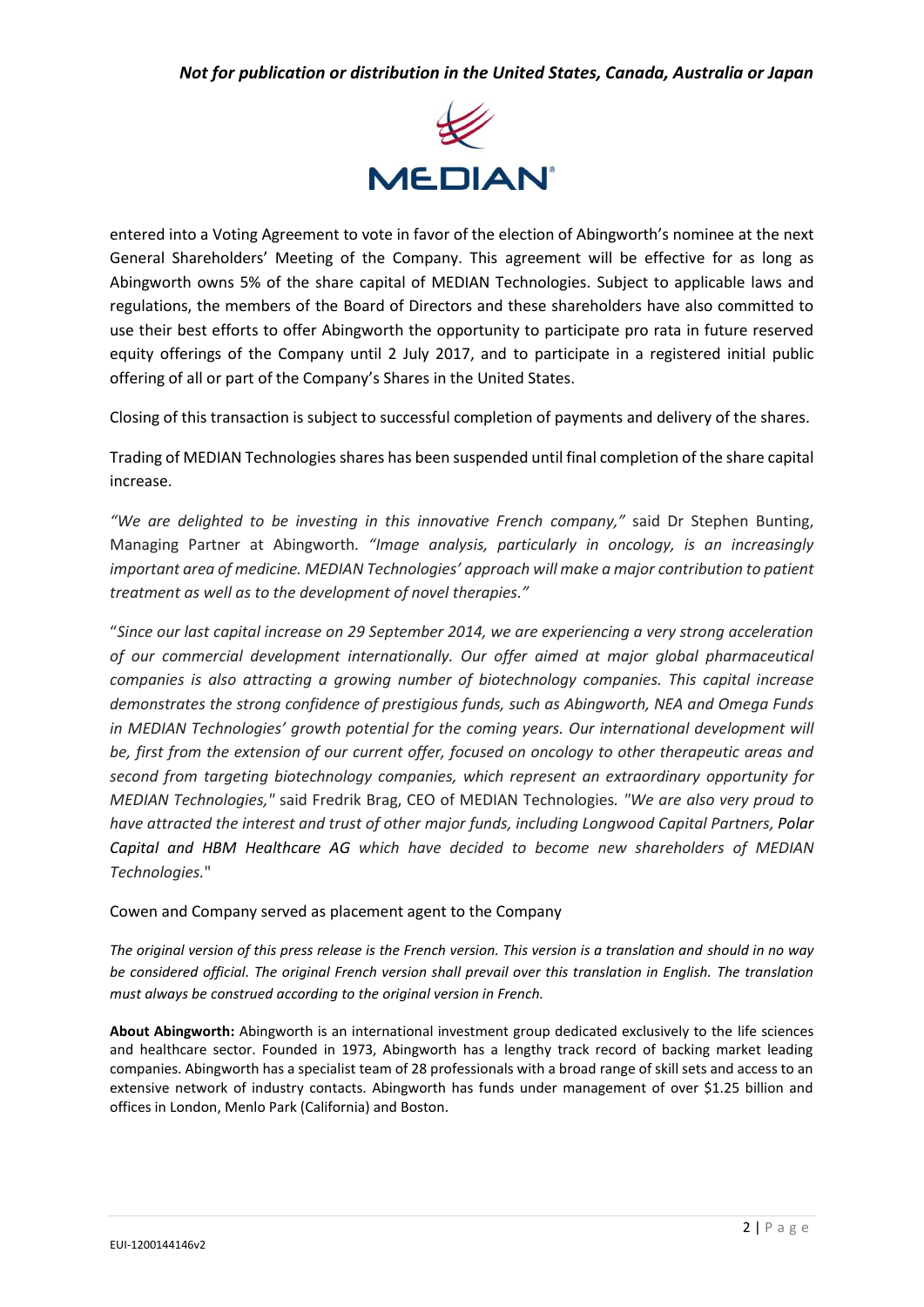## *Not for publication or distribution in the United States, Canada, Australia or Japan*





**About MEDIAN Technologies:** MEDIAN Technologies develops medical imaging software and services dedicated to oncology clinical trials, cancer screening, and clinical practice. MEDIAN Technologies standardizes and automates the interpretation of medical images in oncology to optimize the diagnosis of cancer patients and the assessment of their response to therapy. MEDIAN serves two primary markets: drug development and patient care.

MEDIAN has a strategic partnership with the world's largest CRO (Contract Research Organization) to offer integrated imaging services for clinical trials to biopharma sponsors worldwide, and a strategic partnership with Canon to develop new imaging technologies, and to address the patient care market.

Founded in 2002, MEDIAN Technologies is based in Sophia-Antipolis, France, and has a US subsidiary in Boston. MEDIAN has a global reach and actively works with clinical sites located in Asia, Europe, North and South America, and Australia.

MEDIAN has received the label "Innovative company" by the BPI and is listed on Euronext Paris' Alternext market (ISIN: FR0011049824, ticker: ALMDT). The company is eligible for the PEA PME SME equity savings plan setup. For more information on MEDIAN, please visit[: www.mediantechnologies.com](http://www.mediantechnologies.com/)

## *"We are committed to the improvement of cancer patient outcomes through innovation in medical imaging and quality execution for better screening, diagnosis, and monitoring of patients."*



#### *Disclaimer*

*This press release is for information purposes only. According to article 211-3 of the AMF's General Regulation, this capital increase through a private placement has not given and will not give rise to a prospectus approved by the AMF.*

*This press release does not constitute and may not be considered as a public offer, a subscription offer or a solicitation of public interest for a public offering of financial securities nor does it constitute an offer to sell or the solicitation of a subscription for, or any offer to buy, any securities in France, the United States or any other jurisdiction. The distribution of this press release in certain countries may constitute a breach of applicable laws and MEDIAN Technologies has not authorized the distribution of this press release in any such country. The securities may not be offered or sold in the United States absent registration of such offer and sale under the U.S. securities act of 1933, as amended or an exemption from such registration* 

*This press release contains certain forward-looking statements concerning MEDIAN Technologies, the capital increase described herein, certain related undertakings and MEDIAN Technologies' business and can be identified by the use of forward looking terminology, including the terms "undertake", "develops", "subject to", "will", or other variations or comparable terminology, or by discussions of strategy, plans, objectives, goals, future events or intentions. Such forward-looking statements are based on assumptions that MEDIAN Technologies considers to be reasonable. However, these forward looking statements are subject to numerous risks including the risks set forth in MEDIAN Technologies' annual report for the year ending 2014 (a copy of which is available on*